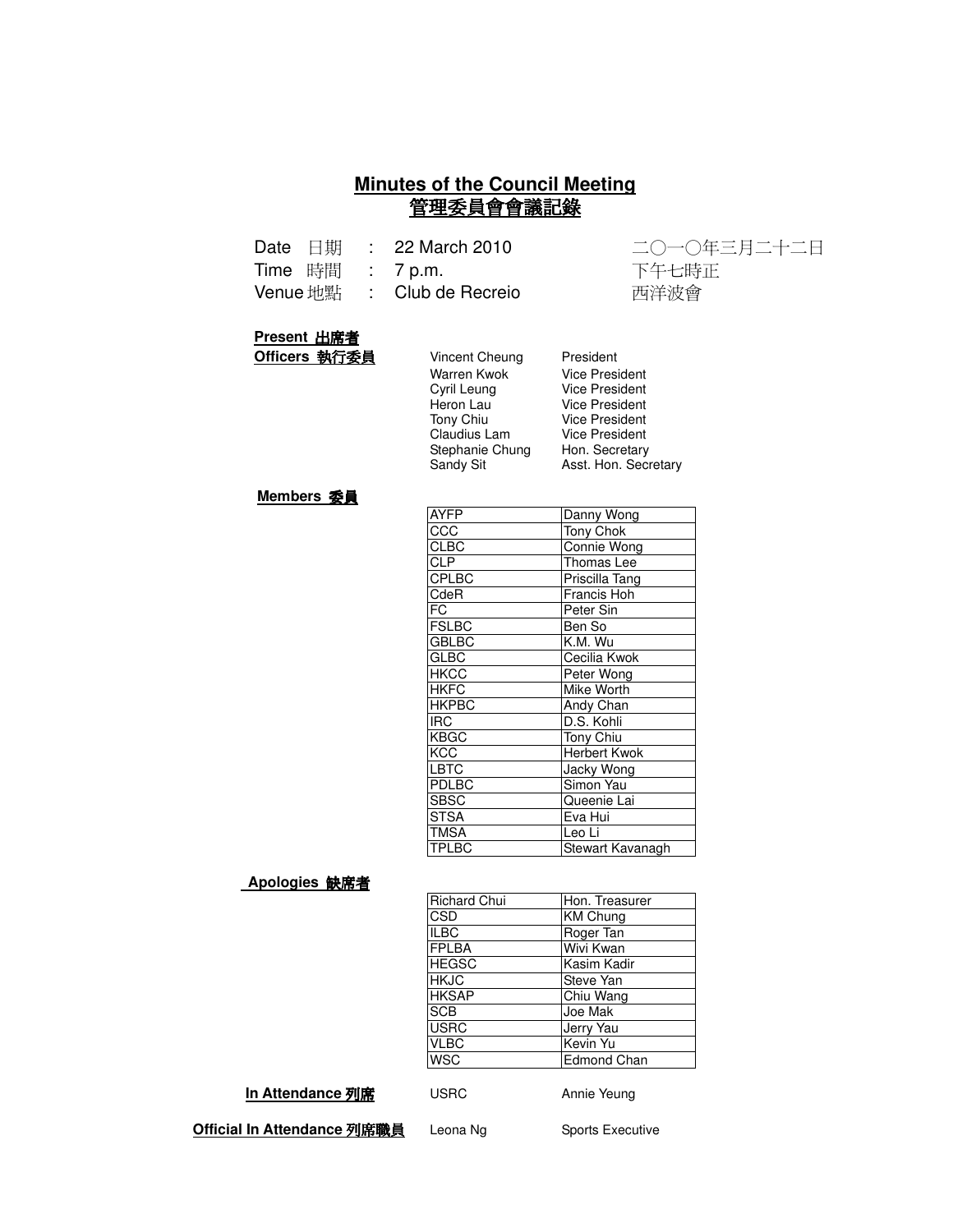#### **1. CONFIRMATION OF PREVIOUS MINUTES**

The minutes of the previous meeting were confirmed.

#### **2. MATTERS ARISING**

Nil.

## **3. CORRESPONDENCE**

The Hon. Secretary read out the main correspondence received since the last meeting.

3.1 24.2.2010 received an invitation from US Lawn Bowls Association inviting HK to send two men players to the MAP International Bowls Challenge in Oct. 2010 in South California.

### **4. TREASURER'S REPORT**

4.1 Outstanding receivables as at 22 March 2010 was presented. Clubs were reminded to settle as soon as possible amounts that were outstanding, especially those over 90 days.

### **5. NATIONAL LEAGUE**

- 5.1 All penalties of Triples League 2009 were effective. The result in website is final.
- 5.2 The League Panel will follow the prize allocation policy to prepare the trophies and prize monies.
- 5.3 Premier League 2010
	- League Fixture v2 was approved and took effect immediately.
	- For rescheduled games, the home side should provide their offers before 26 April. All rescheduled games have to be fixed before 14 May.
	- The League panel will review and advise the options on the three offers.

#### **6 NATIONAL COMPETITIONS**

- 6.1 Report tabled.
- 6.2 VP thanked Clubs to provide greens for Champion of Champion competition. He hoped the Clubs would provide greens again for the Knock Out Singles.

## **7. DEVELOPMENT**

- 7.1 Eric Chan, the Coordinator of HKYDT, would retire from 1 April 2010. In appreciation of Eric's contribution to the youth development, he was nominated by the Association to the Hongkong Bank Foundation Coaching Awards 2009. The result would be announced in May.
- 7.2 Youth Novice Competition was scheduled on 21 & 28 March at Ap Lei Chau Sports Centre. 30 participants (24 boys & 6 girls) would take part.

## **8. TECHNICAL**

- 8.1 21 entries were received for the Umpire training course to be held in April.
- 8.2 A new indoor bowling green in Shatin (Yu Chui Court) was expected to be ready by 2014. 2 rinks would be built but it could change to 4 rinks for some programmes upon HKLBA's request.